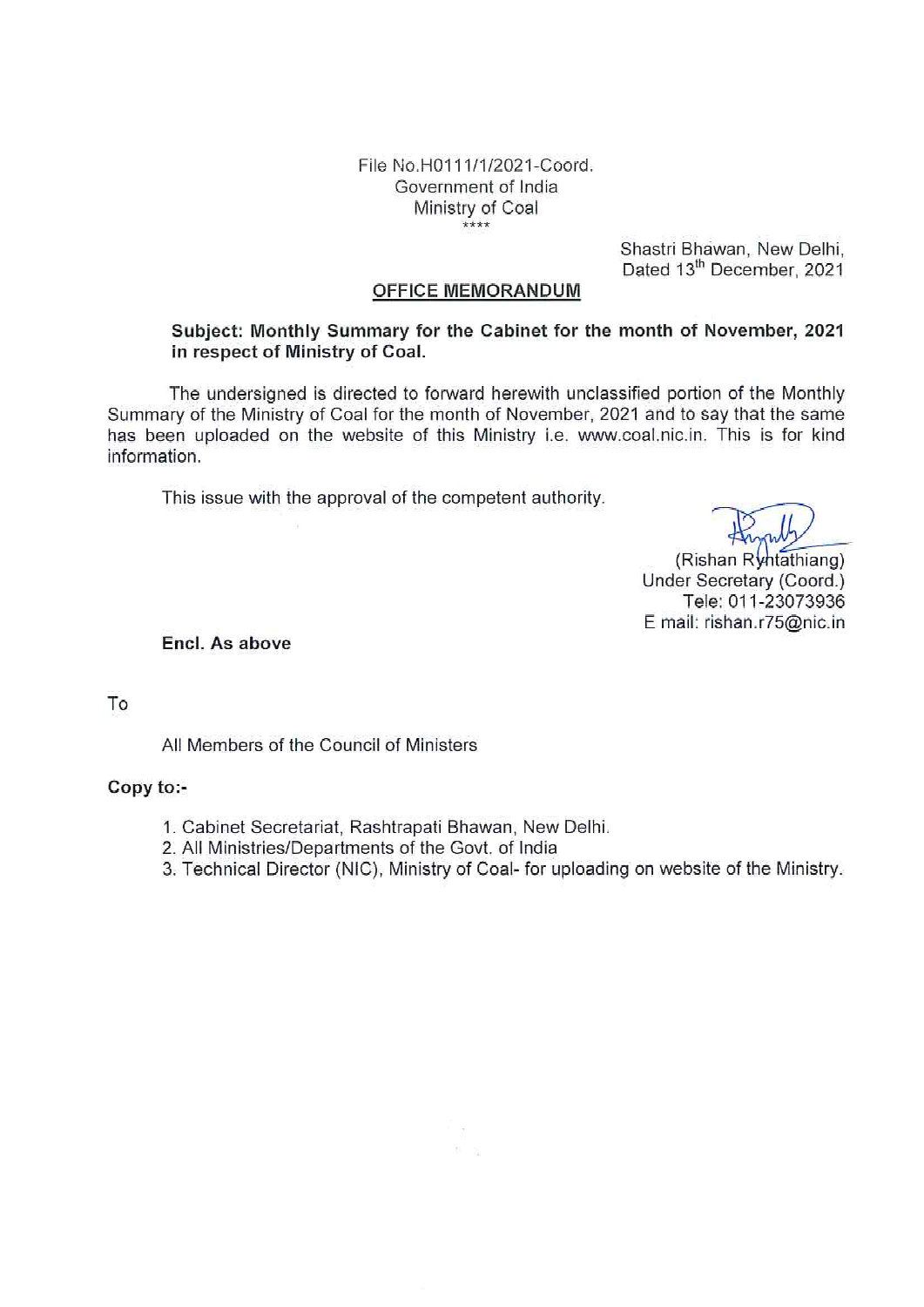#### **Monthly Summary for the Cabinet for the month of November, 2021 in respect of Ministry of Coal**

#### **Principal Activities**

The core objectives of the Ministry of Coal are to augment coal production by adopting state-of-the-art cleancoal technologies; enhancing exploration efforts with thrust on increasing proven coal resources and developing necessary infrastructure for prompt evacuation of coal for securing its availability to meet the demand of different sectors of the economy in an eco-friendly and sustainable manner.

#### **Important achievements**

- Meeting held on 10.11.2021 chaired by Secretary (Coal) to review the status of production of coal mines allocated by the Nominated Authority.
- Production of coal from the coal mines allocated by Nominated Authority during November, 2021 was 8.10 million tonnes (tentative)
- Revenue generated to coal bearing State Governments from the coal mines allocated by Nominated Authority during November, 2021 is 165.90 crores.
- Note dated 30.04.2020 on adoption of Methodology for auction of coal and lignite mines/ blocks for sale of coal/ lignite on revenue sharing basis and tenure of coking coal linkage was approved by CCEA on 20.05.2020 and in terms of Para 3.1.13 (b), the decisions of Empowered Committee of Secretaries (ECoS) has to be intimated to CCEA. Meeting of ECoS was held on 20.10.2021 and Minutes are issued on 10.11.2021.
- Vide OM dated10.11.2021; directions of the Central Government have been issued to O/o of Nominated Authority for auction of coal mines for sale of coal under the Coal Mines (Special Provisions) Act, 2015 in respect of 5 coal mines mentioned below:

| S. No. | Coal Mine         | Location of the Mine |
|--------|-------------------|----------------------|
|        | Marki Mangli - IV | Maharashtra          |
| റ      | Chinora           | Maharashtra          |
| 3      | Kosar Dongargaon  | Maharashtra          |
|        | Rabodih OCP       | Jharkhand            |
| 5      | Dongri Tal - II   | Madhya Pradesh       |

- Also, vide order dated 24.11.2021, para 2.1.4(b) of the dated 28.05.2020 shall stand modified as under for the ongoing and successive tranches of auction:
- Gasification or Liquefaction of coal If the successful bidder consumes the coal produced either in its own plant(s) or plant of its holding, subsidiary, affiliate, associate for coal gasification or liquefaction or sells the coal for coal gasification or liquefaction process, a rebate of 50% on the percentage revenue share quoted by the successful bidder will be allowed on the total quantity of coal consumed or sold or both for gasification or liquefaction on an yearly basis, subject to the following conditions:
	- At least 10% of scheduled coal production as per approved mining plan for that year shall be consumed or sold for gasification or liquefaction;
	- that Coal Controller's certification would be required for the quantity of coal consumed or sold or both for gasification or liquefaction
- The coal controller organization has reported that the total production of coal from the allocated captive coal blocks for the month of November, 2021 is 8.098 Million Tonnes (Provisional), out of which aggregate coal production of those coal blocks which have not been cancelled by the Hon'ble Supreme court viz. Moher & Moher Amlori Extn. (1.373 MT), Tasra (0.000 MT) and Pakri Barwadih (0.751 MT) is 2.124 Million Tonnes (Provisional).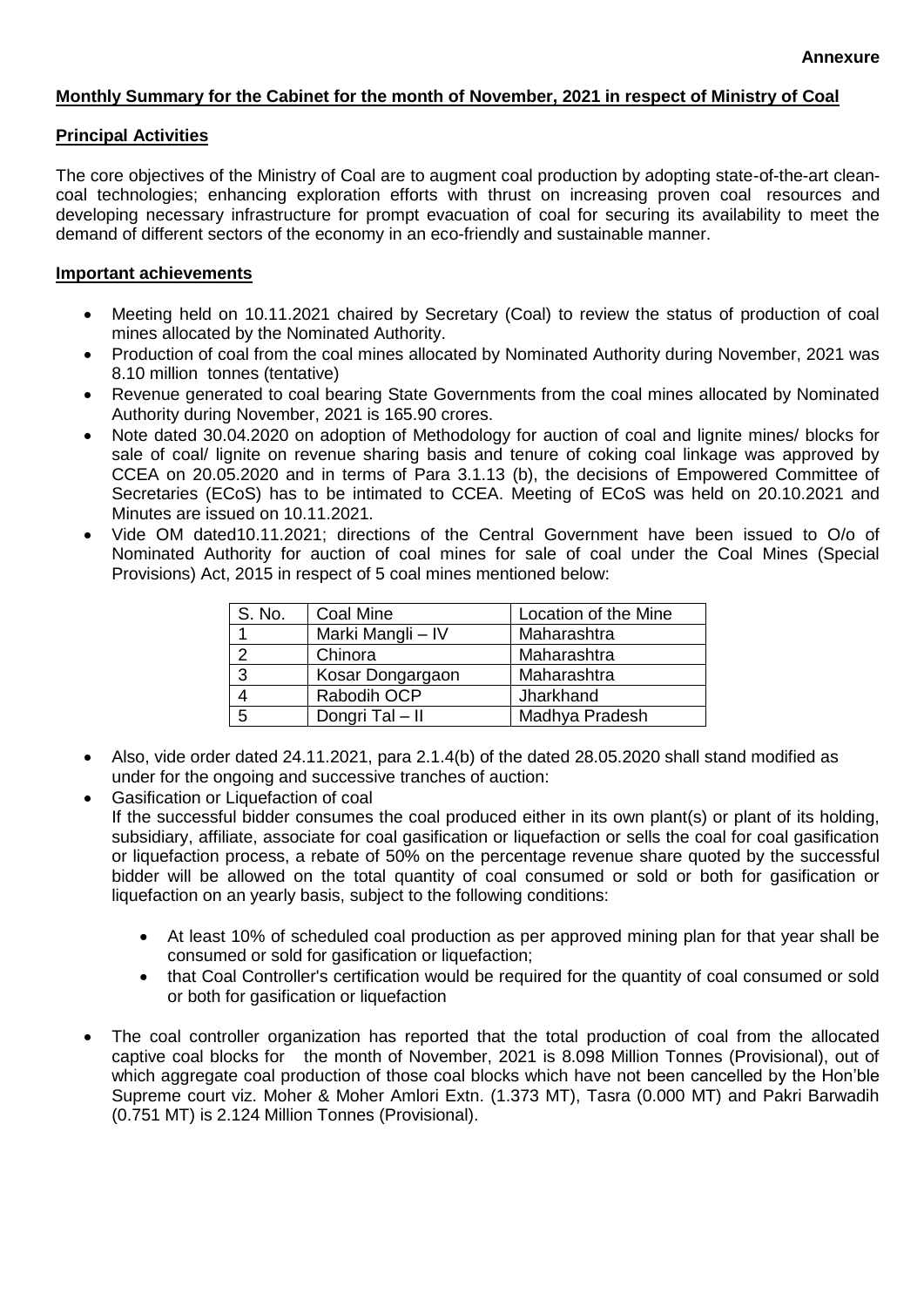Land acquired under CBA (A&D) Act, 1957

| SI. No.       | Notification issued                                           | Remarks                           |
|---------------|---------------------------------------------------------------|-----------------------------------|
| i.            | u/s 4(1) of CBA (A&D) Act, 1957 three notifications have      | 1113.409 Ha (375.01+541.71+       |
|               | been issued in favour of WCL for Gauri Pauni expansion        | 37.11+ 159.579) land is to be     |
|               | OCM, Ballarpur Area, Chandrapur, Maharashtra, (2) CCL for     | acquired.                         |
|               | Hendegir OCP, Ranch, Jharkhand, (3) WCL for Makrdhokra-       |                                   |
|               | I and (4) MCL for Utkal-A Coal Block, District Angul, Odisha. |                                   |
| $\mathcal{P}$ | u/s. 7(1) of CBA (A&D) Act, 1957 one notification has been    | 227.16 hectares land is intention |
|               | issued in favour of WCL for the project of Sasti Expansion    | to be acquire.                    |
|               | OC Mine, Distt Chandrapur, Maharashtra.                       |                                   |
|               | U/s 9(1) of CBA (A&D) Act, 1957 two notifications has been    | 747.383 Ha. (183.06+564.323)      |
|               | issued in favour of WCL for Dinesh (Makaradhokra-III)         | land acquired.                    |
|               | expansion OCM, Nagpur, Maharashtra and NCL for Nigahi         |                                   |
|               | Expansion OCP, Singrauli, M.P.                                |                                   |

**Report on Progress:** Details of progress in coal production, dispatch, e-auction of Coal viz-a viz target for the month of November, 2021 is given below-

## **(a) COAL PRODUCTION**

|             |                   |                   |                         |                           |                               | (Figs.In MT)            |
|-------------|-------------------|-------------------|-------------------------|---------------------------|-------------------------------|-------------------------|
| Company     | November,<br>2021 | November,<br>2020 | $\frac{6}{6}$<br>Growth | April-<br><b>November</b> | <b>April-November</b><br>2020 | $\frac{0}{0}$<br>Growth |
|             |                   |                   |                         | 2021                      |                               |                         |
| <b>CIL</b>  | 53.80             | 51.69             | 4.1%                    | 353.41                    | 334.52                        | 5.6%                    |
| <b>SCCL</b> | 5.61              | 4.91              | 14.2%                   | 40.86                     | 26.94                         | 51.7%                   |

#### **(b) OVERALL OFFTAKE**

| Company     | November,<br>2021 | November,<br>2020 | %<br><b>Growth</b> | April-<br><b>November</b><br>2021 | <b>April-November</b><br>2020 | %<br>Growth |
|-------------|-------------------|-------------------|--------------------|-----------------------------------|-------------------------------|-------------|
| <b>CIL</b>  | 56.85             | 51.32             | 10.8%              | 421.11                            | 357.13                        | 17.9%       |
| <b>SCCL</b> | 5.77              | 4.65              | 23.9%              | 42.48                             | 26.52                         | 60.2%       |

## **(c) COAL DESPATCH TO POWER (COAL AND COAL PRODUCTS)**

|             | November,<br>2021 | November,<br>2020 | %<br>Growth | April-<br><b>November</b><br>2021 | <b>April-November</b><br>2020 | $\frac{0}{0}$<br>Growth |
|-------------|-------------------|-------------------|-------------|-----------------------------------|-------------------------------|-------------------------|
| CIL         | 47.70             | 39.69             | 20.2%       | 339.89                            | 277.44                        | 22.5%                   |
| <b>SCCL</b> | 4.66              | 3.90              | 19.6%       | 35.34                             | 22.37                         | 58.0%                   |

The outstanding dues payable by Power Sector to CIL as on **30.11.2021 was. ₹ 15,243.26 crore.**

## **(d) SPOT E-AUCTION OF COAL**

| Company | Coal Qty.<br><b>Allocated</b><br>November,<br>2021 | Coal Qty.<br><b>Allocated</b><br>November,<br>2020 | <b>Increase</b><br>over<br>notified<br>price | Coal Qty.<br><b>Allocated</b><br><b>April-</b><br>November,<br>2021 | Coal Qty.<br><b>Allocated</b><br>April-<br>November,<br>2020 | <b>Increase</b><br>over<br>notified<br>price |
|---------|----------------------------------------------------|----------------------------------------------------|----------------------------------------------|---------------------------------------------------------------------|--------------------------------------------------------------|----------------------------------------------|
| CIL     | 4.02                                               | 4.09                                               | 112%                                         | 19.53                                                               | 25.78                                                        | 70%                                          |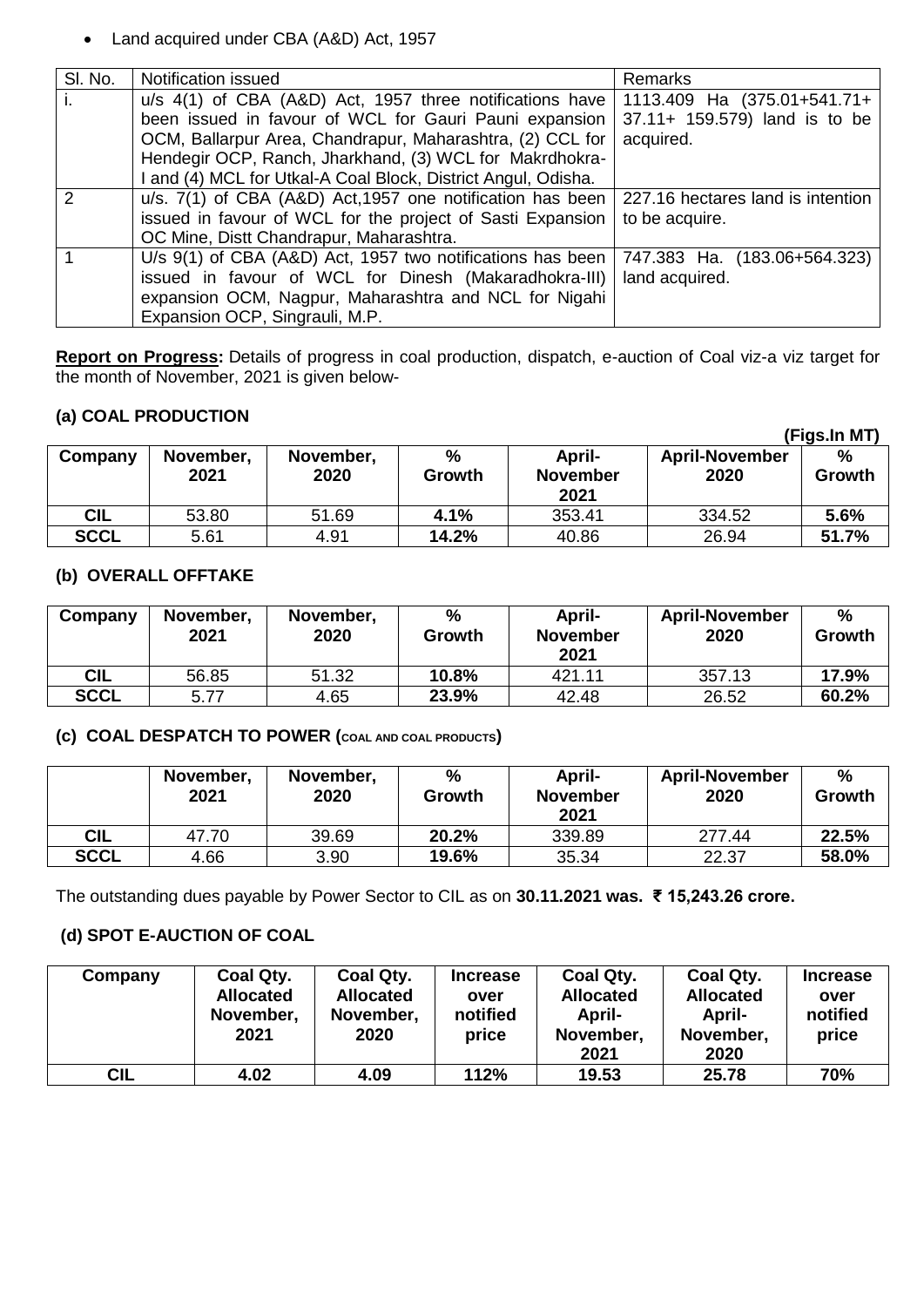## **(e) SPECIAL FORWARD E-AUCTION FOR POWER**

| Company | Coal Qty.<br><b>Allocated</b><br>November,<br>2021 | Coal Qty.<br><b>Allocated</b><br>November,<br>2020 | <b>Increase</b><br>over<br>notified<br>price | Coal Qty.<br><b>Allocated</b><br>April-<br>November,<br>2021 | Coal Qty.<br><b>Allocated</b><br>April-<br>November,<br>2020 | <b>Increase</b><br>over<br>notified<br>price |
|---------|----------------------------------------------------|----------------------------------------------------|----------------------------------------------|--------------------------------------------------------------|--------------------------------------------------------------|----------------------------------------------|
| CIL     | 5.94                                               | 1.38                                               | 50%                                          | 24.43                                                        | 17.96                                                        | 34%                                          |

# **(f) EXCLUSIVE E-AUCTION FOR NON-POWER**

| Company | Coal Qty.<br><b>Allocated</b><br>November,<br>2021 | Coal Qty.<br><b>Allocated</b><br>November,<br>2020 | <b>Increase</b><br>over<br>notified<br>price | Coal Qty.<br><b>Allocated</b><br>April-<br>November,<br>2021 | Coal Qty.<br><b>Allocated</b><br>April-<br>November,<br>2020 | <b>Increase</b><br>over<br>notified<br>price |
|---------|----------------------------------------------------|----------------------------------------------------|----------------------------------------------|--------------------------------------------------------------|--------------------------------------------------------------|----------------------------------------------|
| CIL     | 3.16                                               | 0.60                                               | 98%                                          | 23.33                                                        | 17.40                                                        | 37%                                          |

# **(g) SPECIAL SPOT E-AUCTION**

| Company | Coal Qty.<br><b>Allocated</b><br>November,<br>2021 | Coal Qty.<br><b>Allocated</b><br>November,<br>2020 | <b>Increase</b><br>over<br>notified<br>price | Coal Qty.<br><b>Allocated</b><br>April-<br>November,<br>2021 | Coal Qty.<br><b>Allocated</b><br>April-<br>November,<br>2020 | <b>Increase</b><br>over<br>notified<br>price |
|---------|----------------------------------------------------|----------------------------------------------------|----------------------------------------------|--------------------------------------------------------------|--------------------------------------------------------------|----------------------------------------------|
| CIL     | 0.20                                               | $\blacksquare$                                     | 82%                                          | 2.86                                                         | 2.29                                                         | 81%                                          |

## **(h) SPECIAL SPOT E-AUCTION FOR COAL IMPORTERS**

| Company | Coal Qty.<br><b>Allocated</b><br>November,<br>2021 | Coal Qty.<br><b>Allocated</b><br>November,<br>2020 | <b>Increase</b><br>over<br>notified<br>price | Coal Qty.<br><b>Allocated</b><br>April-<br>November,<br>2021 | Coal Qty.<br><b>Allocated</b><br>April-<br>November,<br>2020 | <b>Increase</b><br>over<br>notified<br>price |
|---------|----------------------------------------------------|----------------------------------------------------|----------------------------------------------|--------------------------------------------------------------|--------------------------------------------------------------|----------------------------------------------|
| CIL     | $\blacksquare$                                     | 3.30                                               | $\overline{\phantom{0}}$                     | 2.33                                                         | 4.90                                                         | 50%                                          |

## **(i) Implementation Status of Power Sector Linkage Policy (SHAKTI) dated 22.05.2017 and amended SHAKTI**

| SI. No. | <b>Activity</b>                                        | <b>Timeline/Status</b>                                                                                                                                                                                                                                                                                                                                                                                                                                                                                                                                                                                           |
|---------|--------------------------------------------------------|------------------------------------------------------------------------------------------------------------------------------------------------------------------------------------------------------------------------------------------------------------------------------------------------------------------------------------------------------------------------------------------------------------------------------------------------------------------------------------------------------------------------------------------------------------------------------------------------------------------|
| A(i)    |                                                        | Sign FSA with pending LoA holders Clearance given to Coal India Limited (CIL) to sign FSA with 9                                                                                                                                                                                                                                                                                                                                                                                                                                                                                                                 |
|         |                                                        | LoA Holders having total commissioned capacity of 7210 MW.                                                                                                                                                                                                                                                                                                                                                                                                                                                                                                                                                       |
| B(i)    | Linkages to State/Central PSUs                         | As on date, 23 TPPs have been granted linkage for a total<br>capacity of 25340 MW.                                                                                                                                                                                                                                                                                                                                                                                                                                                                                                                               |
| (i)     | Linkages for IPPs having PPA<br>based on domestic coal | • First round of linkage auction conducted in September,<br>2017.<br>Linkage booked by 10 plants of 9044 MW capacity for<br>$\bullet$<br>27.18 MT quantity.<br>FSAs have been executed with all the successful<br>$\bullet$<br>bidders.<br>• $2^{nd}$ round of SHAKTI B (ii) linkage auction concluded on<br>May, 2019.<br>Quantity of 2.97 MTPA booked by 8 bidders for a total<br>$\bullet$<br>capacity of 874.9 MW.<br>PFCCL/Ministry of Power authorized to conduct future auctions.<br>Auction has been conducted by PFCCL during May, 2020. 2.8<br>MTPA linkages have been booked by 5 successful bidders. |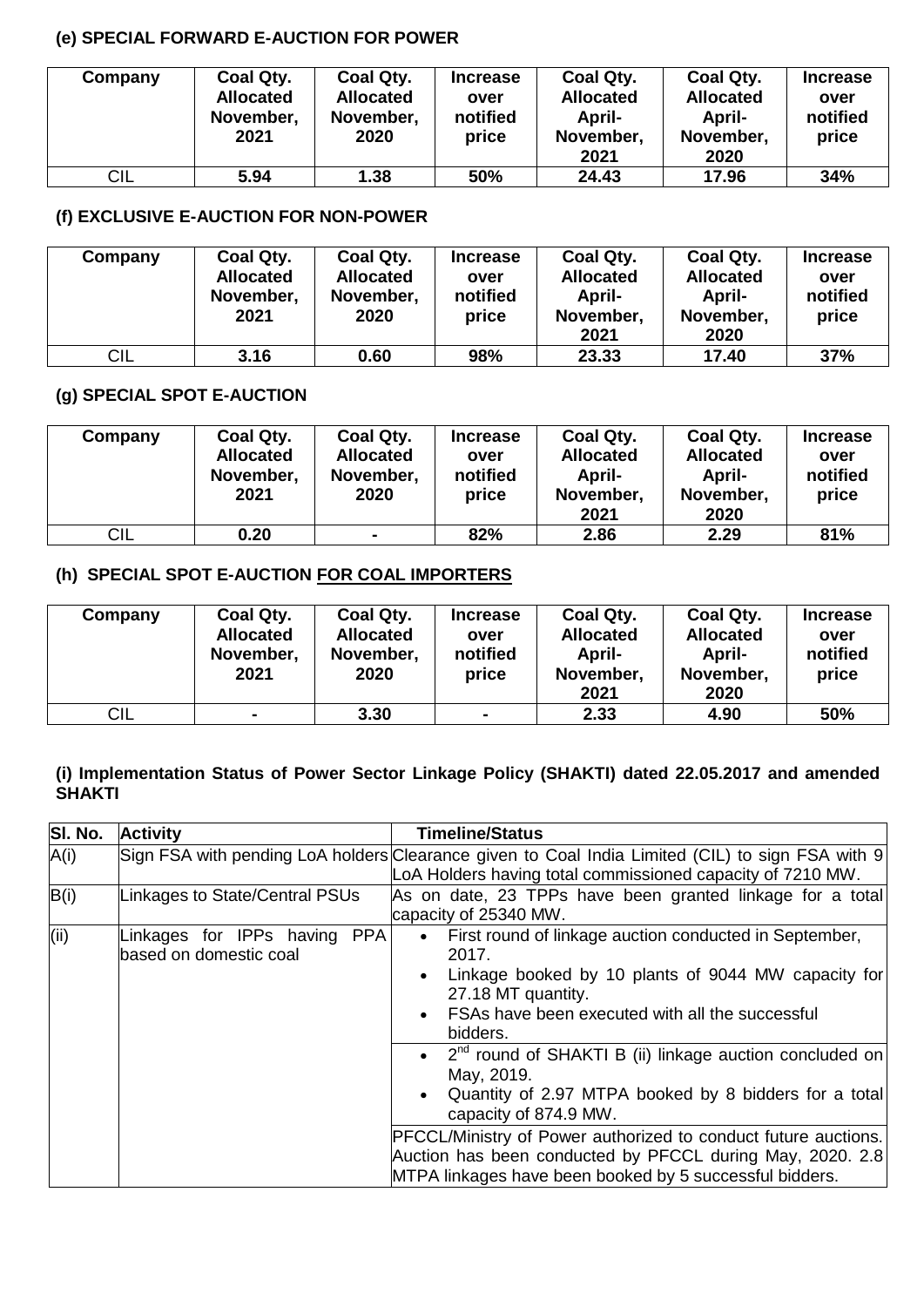|        |                                                                                                                    | Fourth round of linkage auction has been conducted by PFCCL<br>in September, 2021, where, 3.20 MTPA linkages have been<br>booked by 5 successful bidders.                                                                                                                                                                                                                                                                                                                                                                                                                                                                                                                                                                                                                                                                                                                                                                                                                                                                                                                                                                                           |
|--------|--------------------------------------------------------------------------------------------------------------------|-----------------------------------------------------------------------------------------------------------------------------------------------------------------------------------------------------------------------------------------------------------------------------------------------------------------------------------------------------------------------------------------------------------------------------------------------------------------------------------------------------------------------------------------------------------------------------------------------------------------------------------------------------------------------------------------------------------------------------------------------------------------------------------------------------------------------------------------------------------------------------------------------------------------------------------------------------------------------------------------------------------------------------------------------------------------------------------------------------------------------------------------------------|
| (iii)  | Linkages for IPPs without PPA                                                                                      | The linkage auction for SHAKTI B (iii) long/medium term<br>$\bullet$<br>was conducted in February, 2020.<br>Out of the total offer of 11.8 MTPA, 6.48 MTPA was<br>booked by 7 successful bidders. The average premium<br>gained was 9%.                                                                                                                                                                                                                                                                                                                                                                                                                                                                                                                                                                                                                                                                                                                                                                                                                                                                                                             |
| (iv)   | fresh PPAs                                                                                                         | Earmarking Linkages to States for Coal linkage granted from Coal India Limited for the States of<br>Gujarat, Uttar Pradesh and Madhya Pradesh for a capacity of<br>4000 MW, 1600 MW and 2640 MW respectively.                                                                                                                                                                                                                                                                                                                                                                                                                                                                                                                                                                                                                                                                                                                                                                                                                                                                                                                                       |
| (v)    | Power aggregate of group of States                                                                                 | Coal linkage earmarked from Coal India Limited for a<br>$\bullet$<br>capacity of 2500 MW.<br>Methodology under B (v) is to be formulated by Ministry<br>of Power. Bidding under SHAKTI B (v) is to be conducted<br>by Ministry of Power.                                                                                                                                                                                                                                                                                                                                                                                                                                                                                                                                                                                                                                                                                                                                                                                                                                                                                                            |
| (vi)   | Linkages to SPV for setting up of<br><b>UMPP</b>                                                                   | SBD under formulation by Ministry of Power.                                                                                                                                                                                                                                                                                                                                                                                                                                                                                                                                                                                                                                                                                                                                                                                                                                                                                                                                                                                                                                                                                                         |
| (vii)  | based on imported coal.                                                                                            | Linkages to IPPs having PPA IMC submitted its recommendation.                                                                                                                                                                                                                                                                                                                                                                                                                                                                                                                                                                                                                                                                                                                                                                                                                                                                                                                                                                                                                                                                                       |
| (viii) | (a) Short term linkage coal                                                                                        | Auction for April - June, 2020 was completed on<br>19.03.2020. Out of 5.77 MT of coal offered by CIL, 1.34<br>MT was booked by 9 successful bidders at notified price.<br>Auction for July - September, 2020 was completed on<br>$\bullet$<br>13.07.2020. Out of 4.91 MT of coal offered by CIL, 0.63<br>MT coal was booked by 8 successful bidders at notified<br>price.<br>Auction for October - December, 2020 has been<br>completed on 15.09.2020. Out of the 5.89 MT offered by<br>CIL, 0.35 MT coal has been booked by 6 successful<br>bidders at notified price.<br>Auction for January - March, 2021 has been completed<br>$\bullet$<br>on 21.12.2020. Out of the 5.97 MT offered by CIL, 0.64<br>MT coal has been booked by 7 successful bidders.<br>Auction for April - June, 2021 has been completed on<br>$\bullet$<br>16.03.2021. Out of the 4.99 MT offered by CIL, 1.07 MT<br>coal has been booked by 8 successful bidders.<br>Auction for July - September, 2021 has been completed<br>$\bullet$<br>on 15.06.2021. Out of the 4.49 MT offered by CIL, 0.82<br>MT coal has been booked by 8 successful bidders at<br>notified price. |
|        | (b) Coal<br>supply in<br>case<br>of<br>of PPAs<br>termination<br>due<br>to<br>payment default by DISCOMs           | Ministry of Power vide O.M dated 30.08.2019 has<br>$\bullet$<br>communicated the adequate safeguards which may be<br>considered.                                                                                                                                                                                                                                                                                                                                                                                                                                                                                                                                                                                                                                                                                                                                                                                                                                                                                                                                                                                                                    |
|        | (c) Aggregation of Power by Nodal<br>Agency under Para B (v) for a<br>group of States even without<br>requisition. | No action required from Ministry of Coal.<br>$\bullet$                                                                                                                                                                                                                                                                                                                                                                                                                                                                                                                                                                                                                                                                                                                                                                                                                                                                                                                                                                                                                                                                                              |
|        | (d) PSU to act as an aggregator of<br>Power                                                                        | Vide O.M. dated 17.05.2019 and subsequent reminder<br>dated 29.05.2019, Ministry of Power was requested to<br>communicate the same.                                                                                                                                                                                                                                                                                                                                                                                                                                                                                                                                                                                                                                                                                                                                                                                                                                                                                                                                                                                                                 |
|        | (e) Mechanism to ensure servicing<br>of debt                                                                       | Ministry of Power vide O.M dated 05.08.2019 and<br>$\bullet$<br>20.08.2019 has communicated the mechanism prepared<br>in this regard.                                                                                                                                                                                                                                                                                                                                                                                                                                                                                                                                                                                                                                                                                                                                                                                                                                                                                                                                                                                                               |